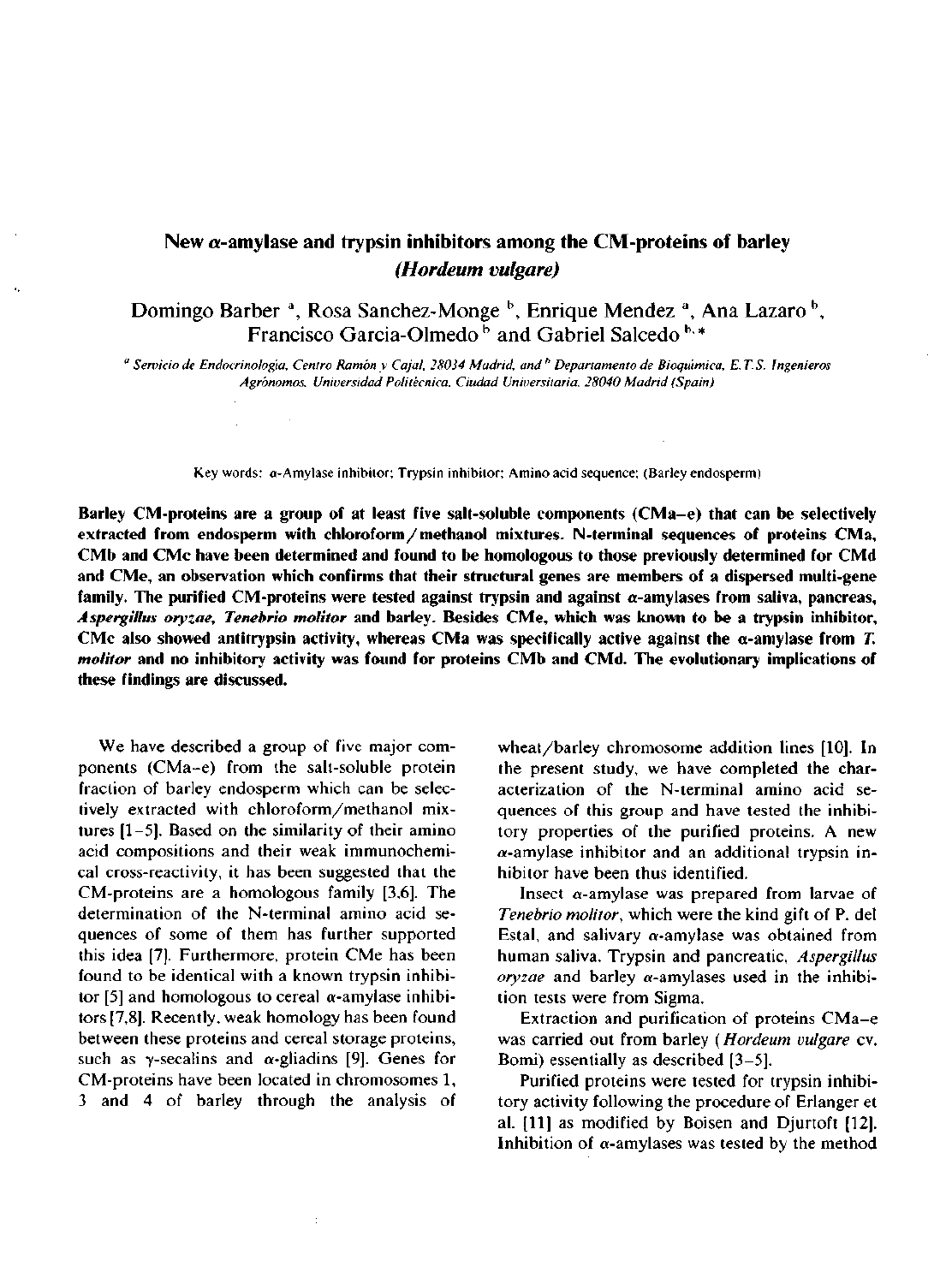of Benfeld [13], in a 0.02 M sodium acetate/0.1 M NaCl (pH 5.4) buffer for *T. molitor*  $\alpha$ -amylase and in a 0.02 M potassium phosphate/ 0.067 NaCl (pH 7.6) buffer for *A. oryzae,* pancreatic and barley a-amylases.

Amino acid analysis and sequencing by automatic Edman degradation were performed essentially as previously reported [5].

Chloroform/methanol mixtures selectively extract five major proteins (CMa-e) of the 0.5 M NaCl fraction from barley endosperm [1,10]. Previous evidence has indicated a close structural relationship among these proteins [4-6]. Direct evidence of the proposed homology was obtained by sequencing the N-terminal amino acids of proteins CMa, CMb and CMc from Bomi barley. There was no evidence of heterogeneity in any of the sequenced residues. The sequences obtained are presented, together with those previously published for proteins CMd and CMe [5,7], in Fig. 1. Protein CMc from Bomi was found to be identical with protein CM56 from Risø 56 [7]. No homology was found among the N-terminal sequences preceding the first cysteine which varied in length from four to six amino acids, whereas extensive homology could be found in the following stretch of 24 positions, up to the third cysteine. The degree of homology for this part of the sequence in all possible binary comparisons is shown in Fig. 2, together with the compositional divergence indexes, which are based on the amino acid compositions of the whole proteins [6,14].

Proteins CMa-d were tested against trypsin, using CMe, which had been previously identified as a trypsin inhibitor [5], and the soybean trypsin inhibitor as positive controls. Protein CMc was



Fig. 2. Binary comparisons of barley proteins CMa-e. In each case, the upper figure indicates percent homology in the stretch of 24 positions between the first and the third N-terminal cysteine and the lower figure is the compositional divergence index (RCD) of Cornish-Bowden [14] as modified in Ref. 6 (RCD < 1 indicates homology with 95% confidence; when 1 < RCD < 2.2, there is homology in 90% of the cases). The amino acid compositions of proteins CMa-d are taken from Ref. 3 and that of CMe has been deduced from the complete sequence in Ref. 20. The discontinuous line  $(- - -)$  indicates chromosomes 1 (CH1), 3 (CH3) and 4 (CH4).

thus identified as a new inhibitor with about one third of the activity of CMe (Table I).

All five purified proteins were tested against a-amylases from mammals (pancreatic and salivary), insects *(T. molitor)* and fungi *(A. oryzae),*  as well as against an edogenous  $\alpha$ -amylase. Protein CMa was found to inhibit the insect  $\alpha$ -amylase specifically, with about one-third the activity of the wheat inhibitor used as control (Table II). To

| Protein    | Chromosomal<br>location | N-terminal sequence                                                                                                                 | Reference                        |
|------------|-------------------------|-------------------------------------------------------------------------------------------------------------------------------------|----------------------------------|
|            | A.                      |                                                                                                                                     |                                  |
| CMa<br>س و |                         | $T G Q Y G Y A G M G L P S N P L Z G C R E Y V A Z Q T C$                                                                           | This paper                       |
| СМЬ        |                         | VGSEDCTPWTATPLITPLLPSCRDYVEQQAC                                                                                                     | This paper                       |
| CMc        |                         | $T S I Y T C Y E G M G L P V N P L Q G C R F Y V A X Q T C$                                                                         | This paper and [7]               |
| CMd        | 4                       | $A$ $A$ $A$ $A$ $T$ $D$ $C$ $S$ $P$ $G$ $V$ $A$ $F$ $P$ $T$ $N$ $L$ $L$ $L$ $G$ $H$ $C$ $R$ $D$ $T$ $V$ $V$ $L$ $Q$ $Q$ $T$ $C$ $I$ | $^{\left[7\right]}$              |
| CMe        |                         | $F$ G D S $C$ A P G D A L P $H$ N P $L$ R A $C$ R $T$ Y V $V$ S $Q$ $I$ $C$                                                         | I51.<br>$\sim$ 120 $\sim$<br>and |

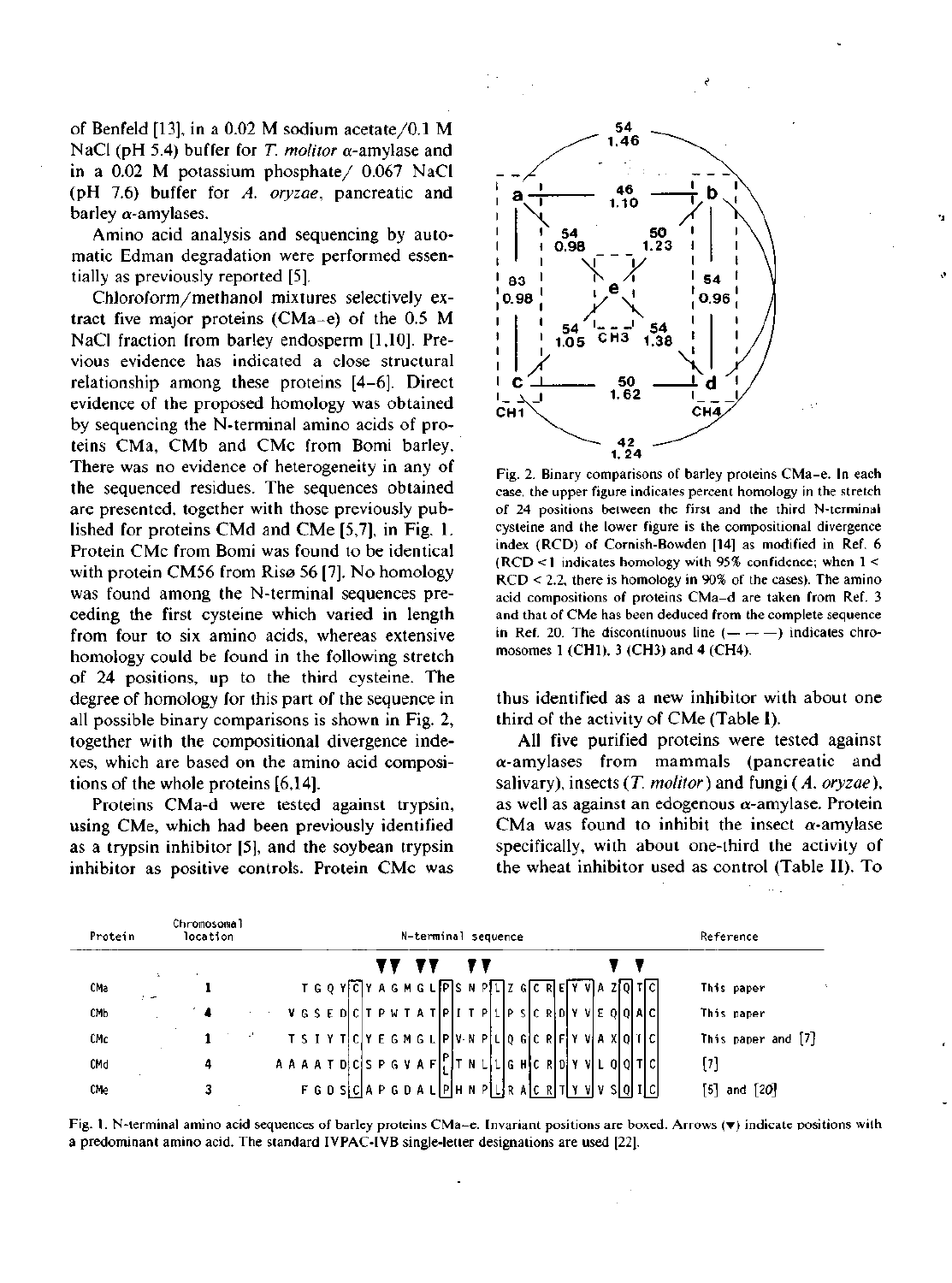#### TABLEI

## INHIBITION OF TRYPSIN BY CMc PROTEIN

The tests were carried out by a modification [12] of the procedure of Erlanger et al. [11].

| Protein tested            | μg | $A(410 \text{ nm})$ | % inhibition |
|---------------------------|----|---------------------|--------------|
|                           |    | 0.11                |              |
| Bovine serum albumin      | 10 | 0.12                |              |
| Soybean trypsin inhibitor | ı  | 0.01                | 91           |
|                           | 5  | 0.00                | 100          |
| CMa                       | 10 | 0.12                | 0            |
| СМЬ                       | 10 | 0.13                | 0            |
| <b>CMc</b>                | 5  | 0.08                | 27           |
|                           | 10 | 0.06                | 45           |
|                           | 20 | 0.03                | 72           |
| CMd                       | 10 | 0.13                | 0            |
| <b>CMe</b>                | 5  | 0.01                | 91           |
|                           | 10 | 0.00                | 100          |

our knowledge, this is the first inhibitor of heterologous  $\alpha$ -amylases to be described in barley. None of the other proteins showed inhibitory activity against the  $\alpha$ -amylases tested.

The sequence data presented here clearly shows that this group of proteins is a true homologous family: in the 24 positions from the first to the third N-terminal cysteine, nine are invariant and at eight others there is a predominant amino acid. Furthermore, the newly sequenced proteins are

#### TABLE II

### INHIBITION OF a-AMYLASE FROM *T. MOLITOR* BY CMa PROTEIN

The tests were carried out by the method of Benfeld [13] modified as described in Materials and Methods. None of the barley CM proteins (10  $\mu$ g/assay) was active against  $\alpha$ -amylases from salive, páncreas, *A.* oryzae of barley. A wheat inhibitor of the 0.28 family (see Ref. 21) was used as positive control.

| Protein tested                |    |      | $A$ (550 nm) % inhibition |
|-------------------------------|----|------|---------------------------|
|                               |    | 0.49 |                           |
| Bovine serum albumin          | 10 | 0.48 | 0                         |
| Wheat inhibitor (0.28 family) |    | 0.08 | 83                        |
|                               | 10 | 0.03 | 94                        |
| CMa                           | 1  | 0.41 | 16                        |
|                               | 10 | 0.35 | 28                        |
|                               | 20 | 0.26 | 47                        |
| <b>CM<sub>b</sub></b>         | 10 | 0.48 | 0                         |
| <b>CMc</b>                    | 10 | 0.48 | 0                         |
| <b>CMd</b>                    | 10 | 0.49 | 0                         |
| CMe                           | 10 | 0.48 | 0                         |

also homologous to the  $\alpha$ -amylase inhibitors of wheat  $(8-10)$  positions out of 24; Ref. 15), the trypsin inhibitor of corn (10-14 positions out of 24; Ref. 16), the bifunctional inhibitor of ragi (13-14 positions out of 24; Ref. 17) and, to a lesser extent, the 2 S storage proteins of castor bean and rape [18,19]. Although this family had diverged to the extent that different members have different specific inhibitory activity, or even no known activity, their structural divergence is no greater than that found within other groups of proteins with a consistent in vitro activity, such as the  $\alpha$ -amylase inhibitors of wheat [15]. We have previously shown that these proteins are encoded by a dispersed multi-gene family, whose members are differentially expressed [5,10]. Structural relationships merit closer scrutiny vis-á-vis chromosomal locations and inhibitory specificities in an evolutionary context. Thus, it is to be noted that the three proteins with known inhibitory properties share 13 out of 24 positions, but there is a much closer relationship between CMa and CMc, which respectively inhibit  $\alpha$ -amylase and trypsin, and whose genes are located in chromosome 1, than between the two trypsin inhibitors (CMc, CMe), whose genes are located in different chromosomes (1 and 3, respectively). Indeed, CMa and CMc are more closely related than CMa and any of the known a-amylase inhibitors, or CMc and any of the known trypsin inhibitors. Genes for the other two proteins (CMb and CMd) are both located in chromosome 4 and, again, they seem to be more closely related with each other than with any other member of the group, as judged from the values of the compositional divergence index. On the same basis, CMe seems to be closer to the pair CMa-CMc than to CMb-CMd. In summary, our observations indícate that this dispersed multi-gene family has originated by translocation and intrachromosomic duplication and suggest that the duplications are more recent events than the translocations.

We acknowledge the technical assistance of F. Soriano and J. Garcia-Guijarro. This work was supported by Comision Asesora de Investigación Científica y Técnica grant No. 2022/83. Scholarships from the Ministerio de Educatión y Ciencia (A.L.) and the Fondo de Investigaciones Sanitarias (D.B.) are gratefully acknowledged.